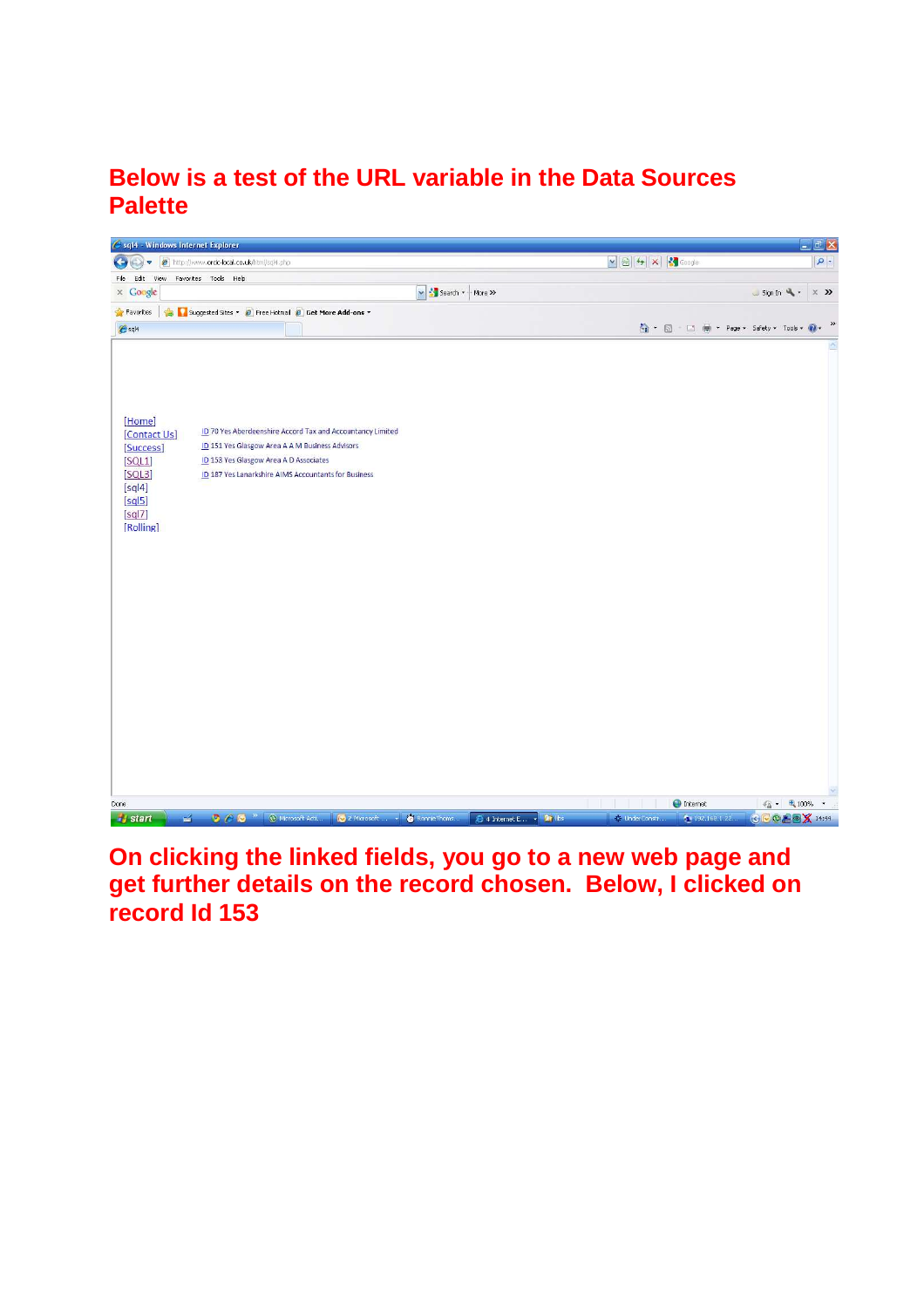

**This shows that I am able to pass the id to the sql server and get the appropriate data returned. GREAT.** 

**Next, I want to use the FORM variable so that the data can be refreshed by the user typing data into a field. For this, I have created the same data set and placed a Form Edit Field on the layout page for the user to enter their data. I have created bindings to that field using the Reload Data option from the Data Sources Toolbar. The screen below does not show much as, with an empty field, no data will be returned. Also, when any data is placed in the field, the action fires but no data is returned.**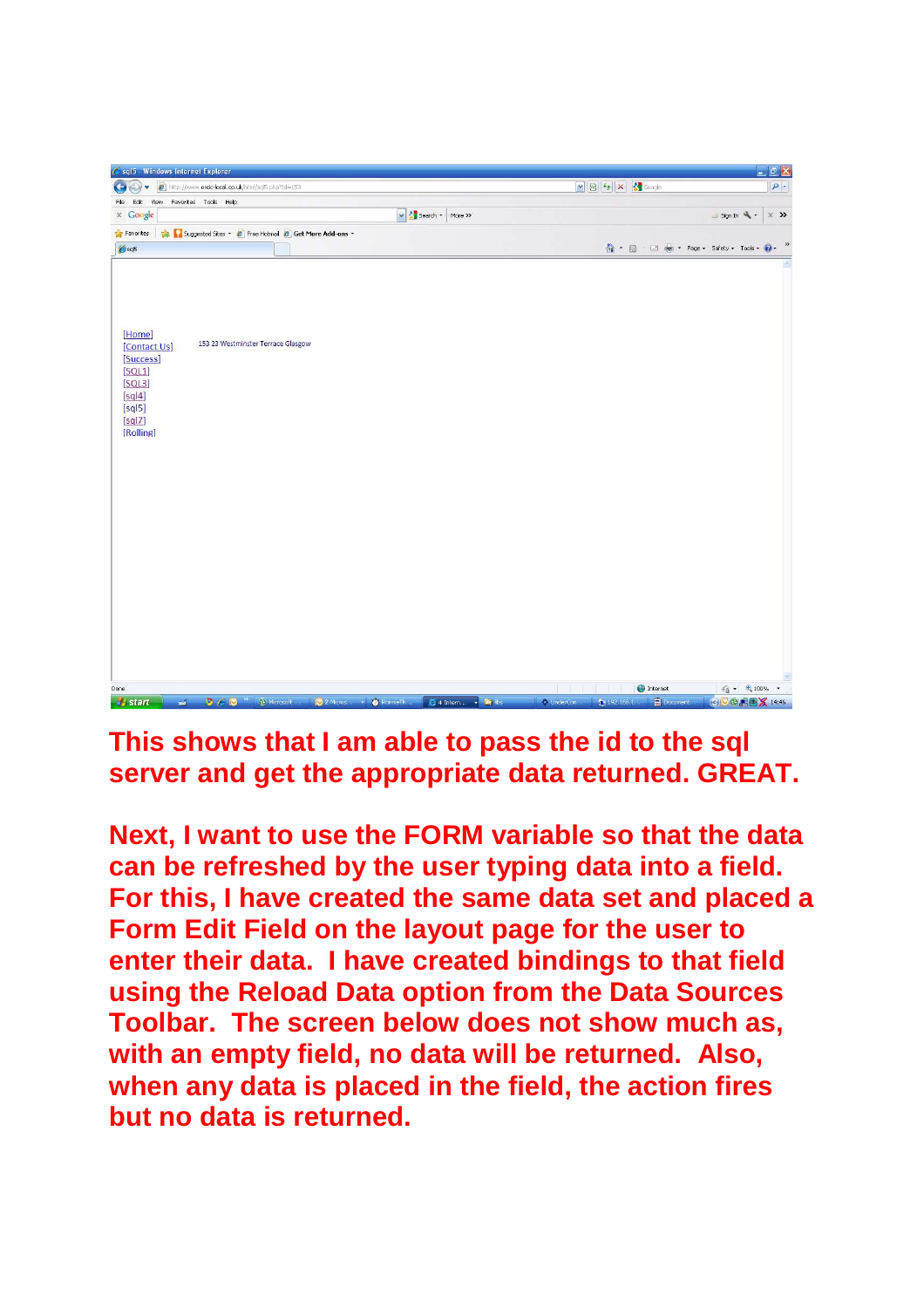| <b>x a</b> + x + Google<br>http://www. <b>orcic-local.co.uk</b> /html/sql7.php<br>Edit View Favorites Tools Help<br>$\times$ Google<br>V Search + - More >><br>SignIn<br>$\times$ »<br>Favorites Single Suggested Sites v 2 Free Hotmail 2 Get More Add-ons v<br>$\bigcirc$ $\cdot$ $\Box$ $\Box$ $\oplus$ $\cdot$ Page $\cdot$ Safety $\cdot$ Tools $\cdot$ $\bigcirc$ $\cdot$ $\cdot$ $\cdot$<br>[Home]<br>[Contact Us]<br>[Success]<br>[SQL1]<br>[SQL3]<br>[sq 4]<br>[sq 5]<br>[sq 7]<br>[Rolling]<br><b>The Communist Communist Communist</b><br><b>O</b> Internet<br>$\frac{1}{2}$ - 2,100% -<br><b>D</b> $\bigcirc$ <b>O</b> $^{\circ\circ}$ <b>O</b> Microsoft <b>O</b> 4 Micros <b>v O</b> RonnieTho <b>E</b> 4 Interne <b>F</b> Ibs<br>$\mathbb{Z}$<br>● ※ UnderCons ● 192.168.1 ■ NOF12_St   ③ ◎ ▲ ■ <mark>※</mark> 15:19 | Sql7 - Windows Internet Explorer |  |  | DEX            |
|-------------------------------------------------------------------------------------------------------------------------------------------------------------------------------------------------------------------------------------------------------------------------------------------------------------------------------------------------------------------------------------------------------------------------------------------------------------------------------------------------------------------------------------------------------------------------------------------------------------------------------------------------------------------------------------------------------------------------------------------------------------------------------------------------------------------------------------|----------------------------------|--|--|----------------|
|                                                                                                                                                                                                                                                                                                                                                                                                                                                                                                                                                                                                                                                                                                                                                                                                                                     | $\left($ $\right)$               |  |  | $\mathbf{Q}$ . |
|                                                                                                                                                                                                                                                                                                                                                                                                                                                                                                                                                                                                                                                                                                                                                                                                                                     | File                             |  |  |                |
|                                                                                                                                                                                                                                                                                                                                                                                                                                                                                                                                                                                                                                                                                                                                                                                                                                     |                                  |  |  |                |
|                                                                                                                                                                                                                                                                                                                                                                                                                                                                                                                                                                                                                                                                                                                                                                                                                                     |                                  |  |  |                |
|                                                                                                                                                                                                                                                                                                                                                                                                                                                                                                                                                                                                                                                                                                                                                                                                                                     | $e^{sq}$                         |  |  |                |
|                                                                                                                                                                                                                                                                                                                                                                                                                                                                                                                                                                                                                                                                                                                                                                                                                                     |                                  |  |  |                |
|                                                                                                                                                                                                                                                                                                                                                                                                                                                                                                                                                                                                                                                                                                                                                                                                                                     | $H$ start                        |  |  |                |

## **The HTML for the page**

<!-- [BEGIN Custom1] -->

```
<!-- [END Custom1] --> 
<!-- [BEGIN Page Start-of-File Script] -->
```
<!-- [END Page Start-of-File Script] --> <!-- [BEGIN Master Start-of-File Script] -->

<!-- [END Master Start-of-File Script] --> <!DOCTYPE HTML PUBLIC "-//W3C//DTD HTML 4.01 Transitional//EN"> <html> <!-- [BEGIN Custom2] --> <!-- [END Custom2] --> <head> <title> sql7 </title>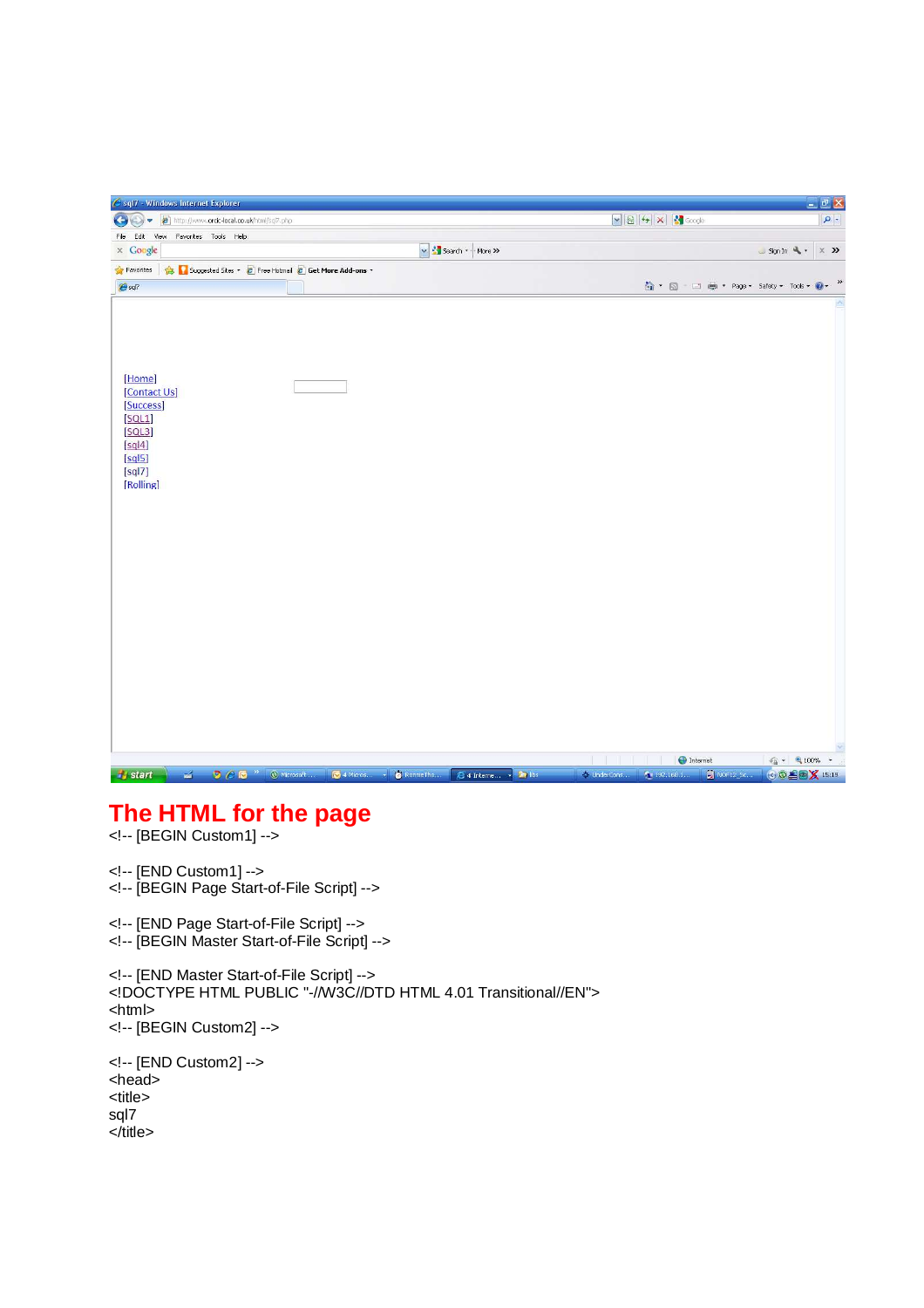<meta http-equiv="Content-Type" content="text/html; charset=ISO-8859-1"> <meta name="Generator" content="NetObjects (http://netobjects.com)"> <!-- [BEGIN Custom3] --> <!-- [END Custom3] --> <!-- [BEGIN Layout script] --> <!-- [END Layout script] --> <!-- [BEGIN Master script] --> <!-- [END Master script] --> <script type="text/javascript">  $\leftarrow$ var F\_A,F\_B,F\_CH,F\_CL,F\_DB,F\_E,F\_F,F\_L,F\_MT,F\_MV,F\_R,F\_SE,F\_SU,F\_U,F\_HR,F\_MU,F\_MD; function F\_e(){} function F\_n(){} function F\_onLoaded(){} //--> </script> <script type="text/javascript" src="file:///C:/Program Files (x86)/NetObjects/NetObjects Fusion 12.0/NetObjects System/validation.js"> </script> <script type="text/javascript" src="file:///C:/Program Files (x86)/NetObjects/NetObjects Fusion 12.0/NetObjects System/script.js"> </script> <script type="text/javascript" src="file:///C:/Program Files (x86)/NetObjects/NetObjects Fusion 12.0/NetObjects System/effects.js"> </script> <script type="text/javascript" src="file:///C:/Program Files (x86)/NetObjects/NetObjects Fusion 12.0/NetObjects System/Resources/js/external/jquery/jquery.js"> </script> <script type="text/javascript" src="file:///C:/Program Files (x86)/NetObjects/NetObjects Fusion 12.0/NetObjects System/Resources/DataSource/View/form.class.js"> </script> <script type="text/javascript" src="file:///C:/Program Files (x86)/NetObjects/NetObjects Fusion 12.0/NetObjects System/Resources/DataSource/View/JS/NOF\_ajax.js"> </script> <script type="text/javascript"> var NOFDataSourceBindingsPath = 'binding15160.xml.php': var NOFDataSourceConnectionsPath = ''; var NOFDataSourceActionPath = 'actions15160.xml.php'; var NOFGatewayPath = './scripts/datasource/php-gw.php': var NOFAjaxLoadingPicture = './scripts/datasource/loading.gif'; var NOFDataSourceRootPath = './'; var NOFDataSourceLocale = 'en'; var NOFDataSourcePublishMode = 'Debug'; NOF\_ajaxVariables.setAjaxGateway(NOFGatewayPath); NOF\_ajaxVariables.loadUrlVars(); NOF\_ajaxVariables.loadServerVars(); NOF\_ajaxVariables.loadEnvVars(); NOF\_ajaxVariables.loadCookieVars(); </script> <script type="text/javascript"> grid\_LayoutRegion4 = new NOF\_grid('LayoutRegion4'); grid LayoutRegion4.ajaxRequestFile  $=$  NOFGatewayPath; grid\_LayoutRegion4.containerId = 'NOF15169LayoutRegion4'; grid\_LayoutRegion4.instanceName = 'grid\_LayoutRegion4';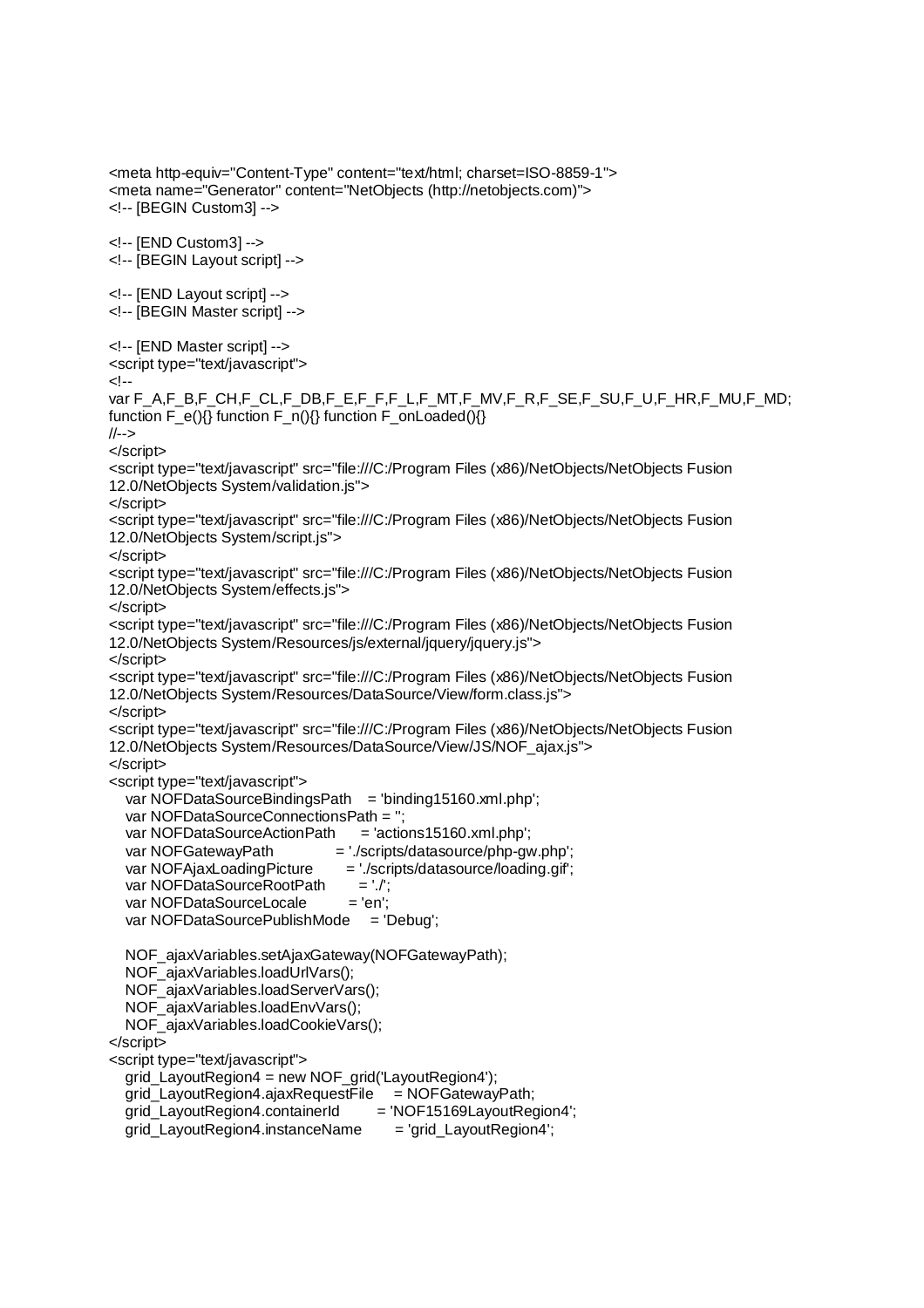```
 grid_LayoutRegion4.iteratorNode = 'NOF15169LayoutRegion4'; 
  grid_LayoutRegion4.sql_id = '15169';grid_LayoutRegion4.recPerPage = -1;
   grid_LayoutRegion4.NOF_binding_path = NOFDataSourceBindingsPath; 
   grid_LayoutRegion4.NOF_connection_path = NOFDataSourceConnectionsPath; 
 grid_LayoutRegion4.NOF_root_path = NOFDataSourceRootPath; 
 grid_LayoutRegion4.NOF_ActionPath = NOFDataSourceActionPath; 
   grid_LayoutRegion4.init(); 
  grid_LayoutRegion4.addChildIterator();
</script> 
<script type="text/javascript"> 
   $(document).ready(function(){ 
      NOF_runObjects(); 
   }); 
</script> 
<script type="text/javascript"> 
function \overrightarrow{F} do Loaded() {
       document.main = new F cMain();
        document.objectModel = new Object(); 
         F_OM('Layout','LayoutLYR', 'doc', '', new Array()); 
         F_OM('LayoutRegion3' , 'LayoutRegion3LYR', 'lyr', 'Layout',null,'',0);
```
F\_OM('FormsEditField4' , '', 'tfd', 'LayoutRegion3',new Array(

 'Change','LayoutRegion4','DataSourceReloadData','grid\_LayoutRegion4.action("int","18815","For msEditField4=" + NOF\_ajaxForm.getElementValue( "LayoutRegion3FORM","FormsEditField4")+"");',0),'LayoutRegion3FORM',0,'FormsEditField4');

F\_OM('LayoutRegion4' , 'LayoutRegion4LYR', 'lyr', 'Layout',null,'',0);

F\_OM('UnknownObject1' , 'UnknownObject1LYR', 'nav', 'Layout',null,'',0);

F\_pageLoaded('Layout');

```
}
```
</script>

```
<link rel="stylesheet" type="text/css" href="file:///C:/Program Files (x86)/NetObjects/NetObjects Fusion 
12.0/NetObjects System/fusion.css"> 
<link rel="stylesheet" type="text/css" href="file:///C:/Users/Administrator/Documents/NetObjects Fusion 
12.0/User Sites/test_BZN_net/Preview/style.css"> 
<link rel="stylesheet" type="text/css" href="file:///C:/Users/Administrator/Documents/NetObjects Fusion 
12.0/User Sites/test_BZN_net/Preview/site.css"> 
<style type="text/css"> 
.DefaultErrorFieldStyle { 
         background-color: rgb(255,0,0); 
}.DefaultErrorLabelStyle { 
         background-color: rgb(255,0,0); 
} 
</style> 
<style type="text/css" title="NOF_STYLE_SHEET"> 
<!-- 
body { margin:0px; width: 960px; } 
div#LayoutLYR { float:left; position:absolute; } 
div#UnknownObject1LYR { position:absolute; top:129px; left:20px; width:99px; height:207px; z-index:1 }
div#LayoutRegion3LYR { position:absolute; top:142px; left:240px; width:309px; height:42px; z-index:2 }
```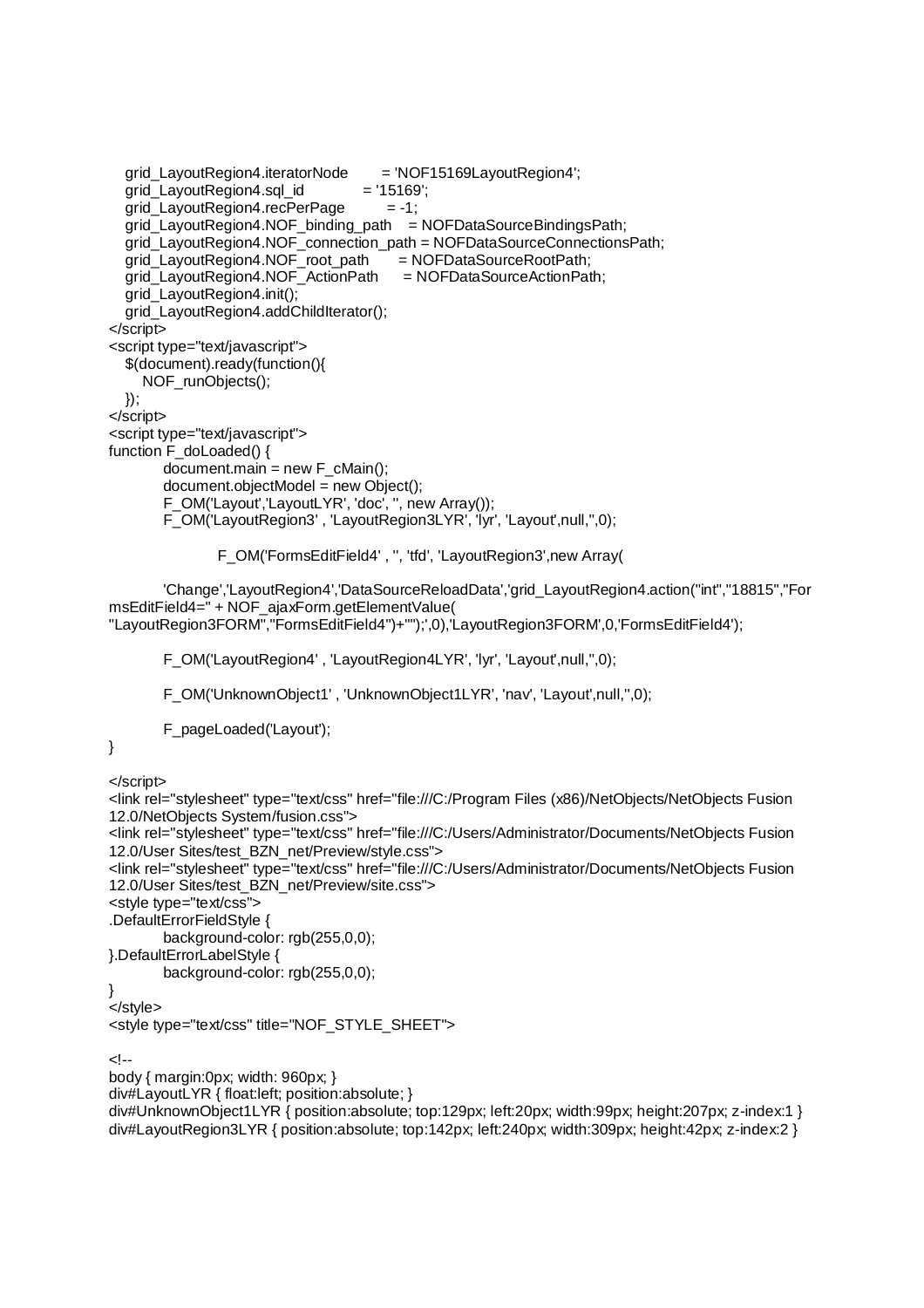div#FormsEditField4LYR { position:absolute; top:9px; left:133px; width:96px; height:22px; z-index:1 } div#LayoutRegion4LYR { position:absolute; top:204px; left:170px; width:539px; height:52px; z-index:3 }

div#Text26LYR { position:absolute; top:22px; left:20px; width:493px; height:23px; z-index:1 }

-->

</style>

```
<script type="text/javascript" 
src="file:///C:/Users/ADMINI~1/AppData/Local/Temp/2/FSITemp/JavaScript/sql7.js"> 
</script> 
<!-- [BEGIN Custom4] --> 
<!-- [END Custom4] --> 
</head> 
<!-- [BEGIN Custom5] --> 
<!-- [END Custom5] --> 
<body> 
  <!-- [BEGIN Page Start-of-Body script] --> 
  <!-- [END Page Start-of-Body script] --> 
  <!-- [BEGIN Master Start-of-Body script] --> 
  <!-- [END Master Start-of-Body script] --> 
  <div id="LayoutLYR"> 
   <div id="LayoutRegion3LYR"> 
    <!-- [BEGIN LayoutRegion3] --> 
    <!-- [END PRE-LayoutRegion3] --> 
    <form name="LayoutRegion3FORM" action="" method="post"> 
      <div id="FormsEditField4LYR"> 
       <!-- [BEGIN FormsEditField4] --> 
       <!-- [END PRE-FormsEditField4] --> 
       <input type="text" id="FormsEditField4" name="FormsEditField4" size="12" maxlength="12" 
style="width: 92px; white-space: pre;" NOFINSIDE=~! !~> 
       <!-- [BEGIN POST-FormsEditField4] --> 
       <!-- [END FormsEditField4] --> 
      </div> 
    </form> 
    <!-- [BEGIN POST-LayoutRegion3] --> 
    <!-- [END LayoutRegion3] --> 
   </div> 
   <div id="LayoutRegion4LYR"> 
    <div id="NOF15169LayoutRegion4" class="nof-ajaxTemplateHide nof-clearfix nof-positioning " 
style="width: 539px; padding-bottom: 7px"> 
      <!-- [BEGIN LayoutRegion4] --> 
      <!-- [END PRE-LayoutRegion4] --> 
      <div id="Text26LYR" class="TextObject"> 
       <!-- [BEGIN Text26] -->
```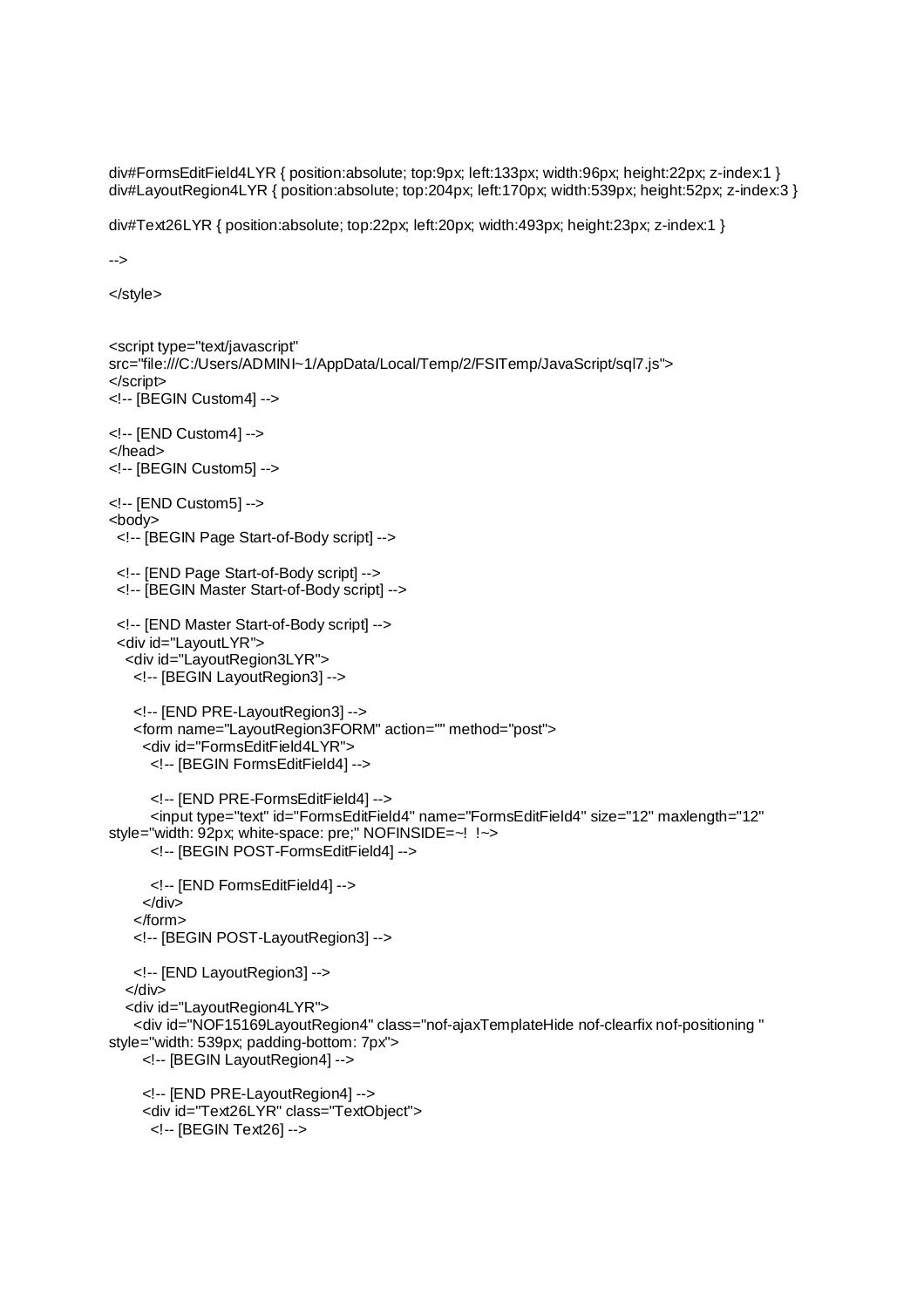```
 <!-- [END PRE-Text26] --> 
       <p style="margin-bottom: 0px;"> 
        Id 1 {RECORDSET6.data3.Addr1} {RECORDSET6.data3.Addr2} 
      </p> <!-- [BEGIN POST-Text26] --> 
       <!-- [END Text26] --> 
      </div> 
      <!-- [BEGIN POST-LayoutRegion4] --> 
      <!-- [END LayoutRegion4] --> 
    </div> 
   </div> 
   <div id="UnknownObject1LYR"> 
    <!-- [BEGIN UnknownObject1] --> 
    <!-- [END PRE-UnknownObject1] --> 
   \mathbf{I} <a class="nof-navPositioning" href="file:///C:/Program Files (x86)/NetObjects/NetObjects Fusion 
12.0/NetObjects System/nolinks.gif" > 
    Home 
    </a> 
   | <br> | <a class="nof-navPositioning" href="file:///C:/Program Files (x86)/NetObjects/NetObjects Fusion 
12.0/NetObjects System/nolinks.gif" > 
   Contact&nbsp:Us
    </a> 
   |<sub>br>]
    <a class="nof-navPositioning" href="file:///C:/Program Files (x86)/NetObjects/NetObjects Fusion 
12.0/NetObjects System/nolinks.gif" > 
   Success
    </a> 
   |<sub>br</sub>| <a class="nof-navPositioning" href="file:///C:/Program Files (x86)/NetObjects/NetObjects Fusion 
12.0/NetObjects System/nolinks.gif" > 
    SQL1 
    </a> 
   |<sub>thr</sub>| <a class="nof-navPositioning" href="file:///C:/Program Files (x86)/NetObjects/NetObjects Fusion 
12.0/NetObjects System/nolinks.gif" > 
    SQL3 
    </a> 
   |<br>[ <a class="nof-navPositioning" href="file:///C:/Program Files (x86)/NetObjects/NetObjects Fusion 
12.0/NetObjects System/nolinks.gif" > 
    sql4 
    </a> 
    ]<br>[ 
    <a class="nof-navPositioning" href="file:///C:/Program Files (x86)/NetObjects/NetObjects Fusion 
12.0/NetObjects System/nolinks.gif" > 
    sql5 
    </a> 
   | <br>[sql7]<br>
    <a class="nof-navPositioning" href="file:///C:/Program Files (x86)/NetObjects/NetObjects Fusion 
12.0/NetObjects System/nolinks.gif" >
```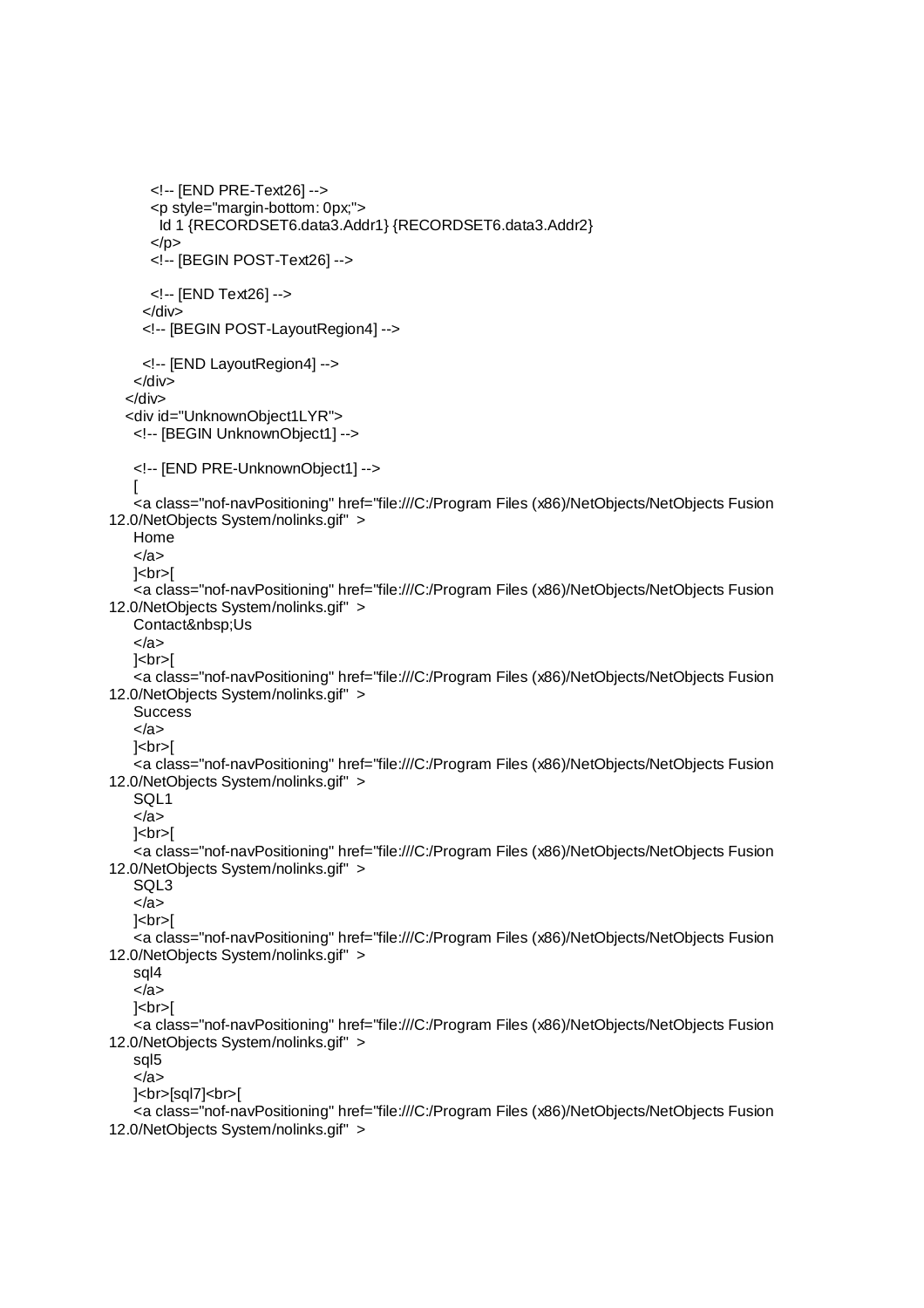```
 Rolling 
    </a> 
    ]<!-- [BEGIN POST-UnknownObject1] --> 
    <!-- [END UnknownObject1] --> 
   </div> 
  </div> 
  <!-- [BEGIN Page End-of-Body Script] --> 
  <!-- [END Page End-of-Body Script] --> 
  <!-- [BEGIN Master End-of-Body Script] --> 
  <!-- [END Master End-of-Body Script] --> 
</body> 
<!-- [BEGIN Custom6] --> 
<!-- [END Custom6] --> 
</html> 
<!-- [BEGIN Custom7] --> 
<!-- [END Custom7] --> 
<!-- [BEGIN Page End-of-File Script] --> 
<!-- [END Page End-of-File Script] --> 
<!-- [BEGIN Master End-of-File Script] --> 
<!-- [END Master End-of-File Script] -->
```
## **The NOF 12 Design page for the web page**